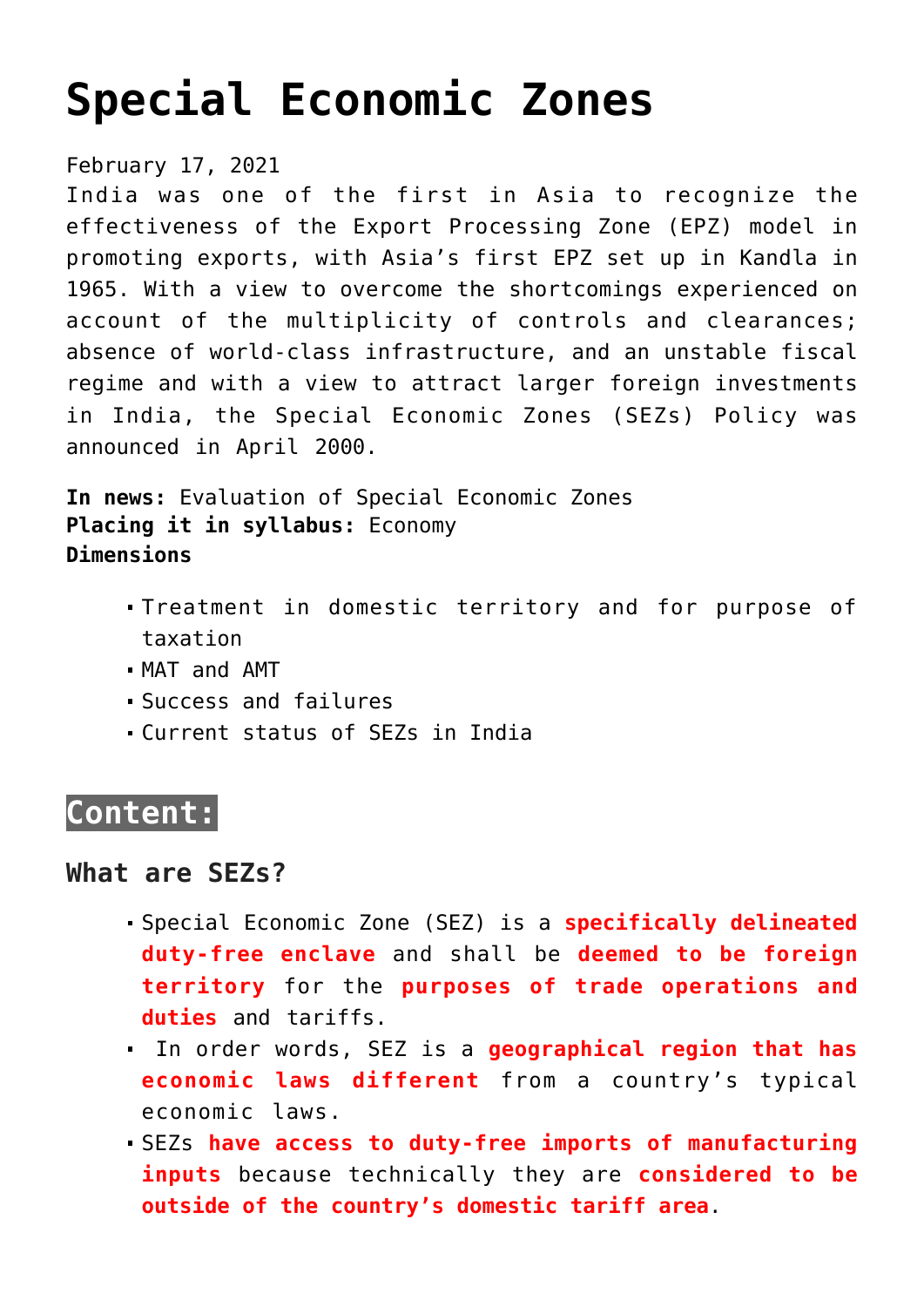- Business units that set up establishments in an SEZ would be entitled for a package of incentives and a simplified operating environment.
- Besides, **no license is required for imports,** including second hand machineries.
- The Special Economic Zone (SEZ) policy in India first came into inception on April 1, 2000.
- The **prime objective was to enhance foreign investment and provide an internationally competitive and hassle free environment for exports**.
- The idea was to promote exports from the country and realising the need that a level playing field must be made available to the domestic enterprises and manufacturers to be competitive globally.

*The incentives and facilities offered to the units in SEZs for attracting investments into the SEZs, including foreign investment include:-*

- **Duty free import/domestic procurement of goods** for development, operation and maintenance of SEZ units
- **100% Income Tax exemption on export income for SEZ units** under Section 10AA of the Income Tax Act for first 5 years, 50% for next 5 years thereafter and 50% of the ploughed back export profit for next 5 years. (Sunset Clause for Units will become effective from 01.04.2020)
- **Exemption from Central Sales Tax, Exemption from Service Tax and Exemption from State sales tax**. These have now subsumed into GST and supplies to SEZs are zero rated under IGST Act, 2017.
- Other levies as imposed by the respective State Governments.
- Single window clearance for Central and State level approvals.

*The major incentives and facilities available to SEZ developers include:-*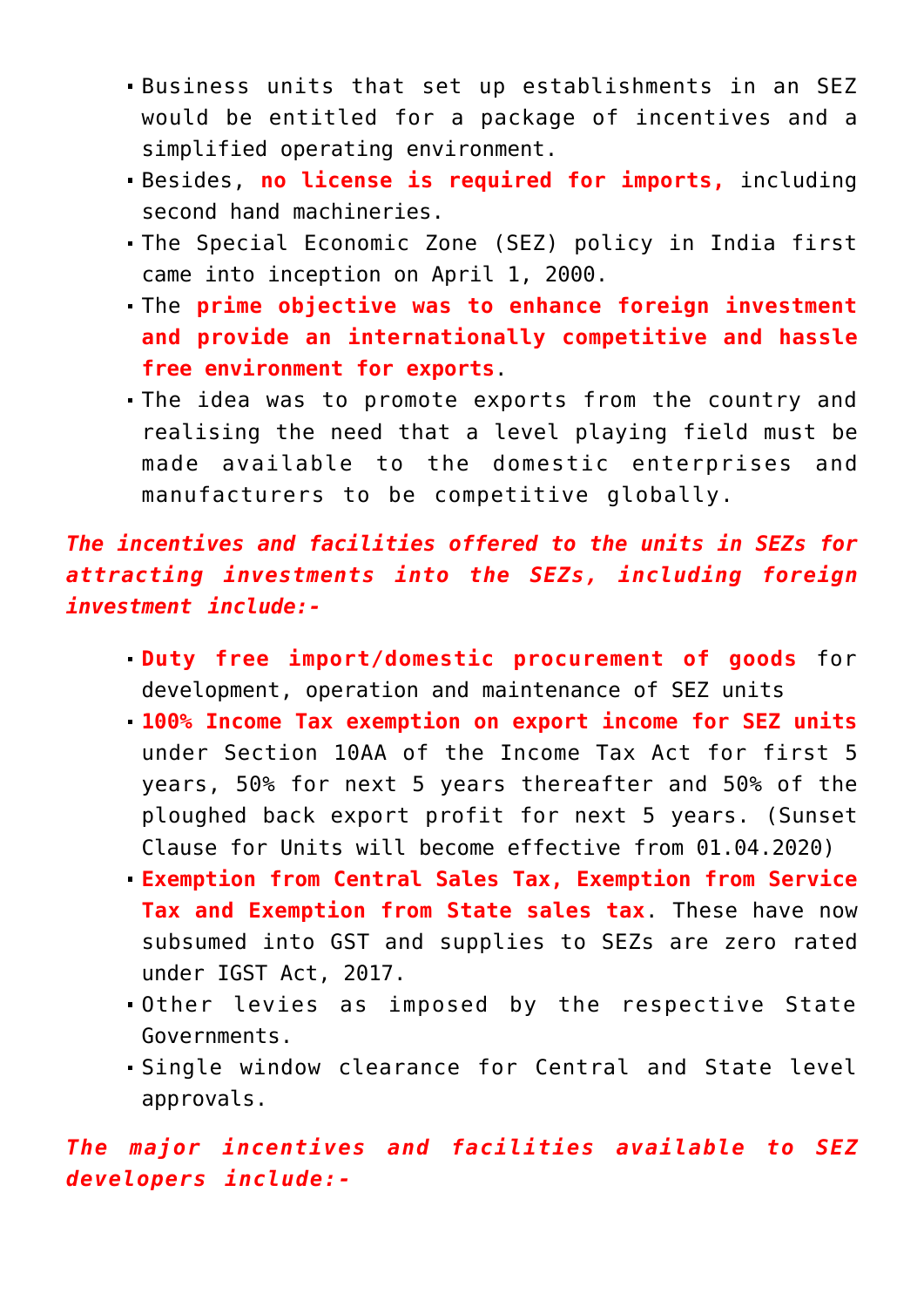- **Exemption from customs/excise duties** for development of SEZs for authorized operations approved by the BOA.
- I**ncome Tax exemption on income derived from the business of development of the SEZ** in a block of 10 years in 15 years under Section 80-IAB of the Income Tax Act. (Sunset Clause for Developers has become effective from 01.04.2017)
- Exemption from Central Sales Tax (CST).
- Exemption from Service Tax (Section 7, 26 and Second Schedule of the SEZ Act).

**The Special Economic Zones Act, 2005**

- After extensive consultations, the SEZ Act, 2005, supported by SEZ Rules, came into effect on 10th February, 2006.
- It provides for drastic simplification of procedures and for single window clearance on matters relating to central as well as state governments.
- The SEZ Act 2005 envisages a key role for the State Governments in Export Promotion and creation of related infrastructure.
- A Single Window SEZ approval mechanism has been provided through a 19 member inter-ministerial SEZ Board of Approval (BoA).
- The applications duly recommended by the respective State Governments/UT Administration are considered by this BoA periodically.
- All decisions of the Board of approvals are with consensus.
- The SEZ Rules provide for different minimum land requirements for different classes of SEZs.
- Every SEZ is divided into a processing area where alone the SEZ units would come up and the non-processing area where the supporting infrastructure is to be created.

*The main objectives of the SEZ Act are:*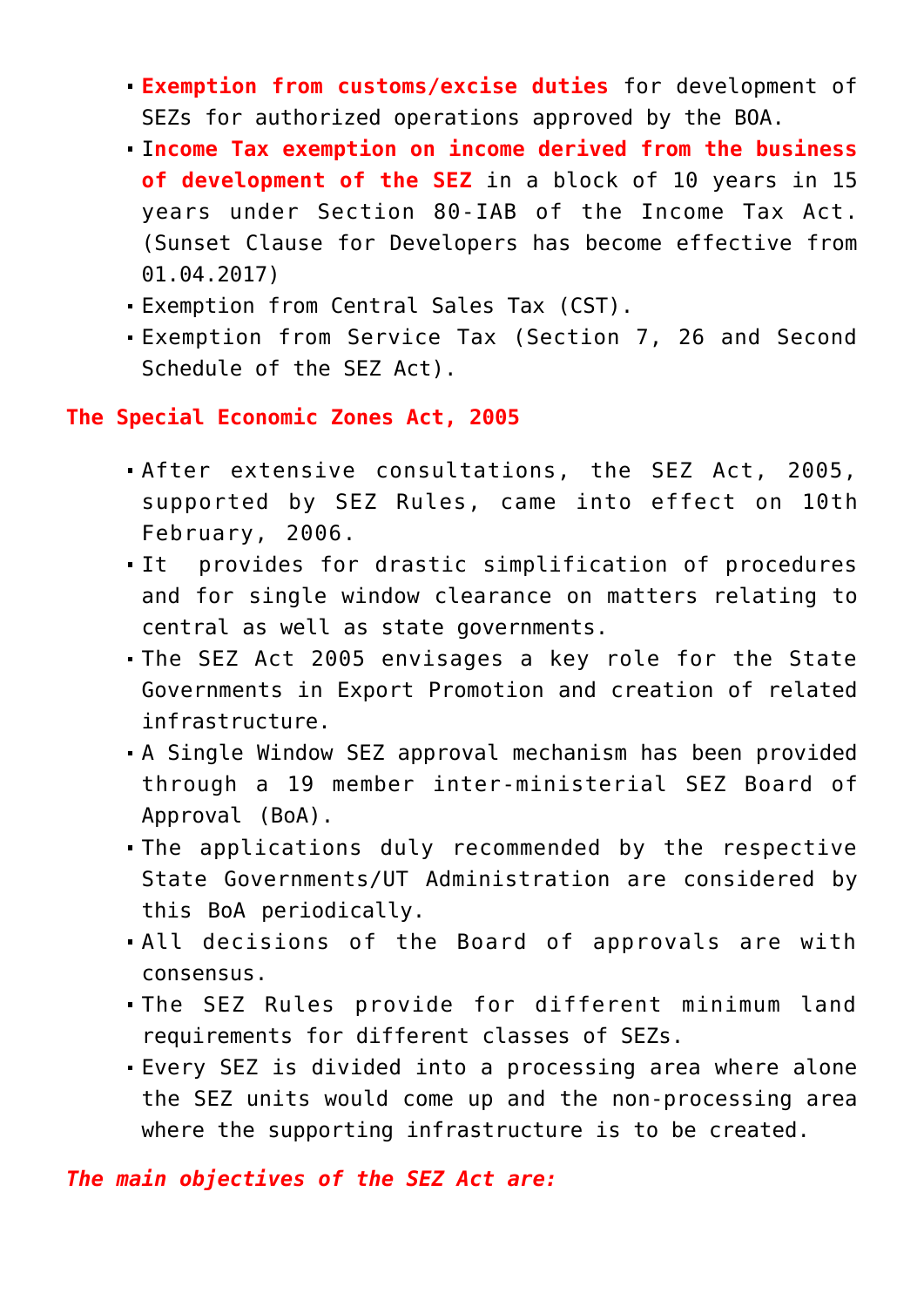- generation of additional economic activity
- promotion of exports of goods and services
- promotion of investment from domestic and foreign sources
- creation of employment opportunities
- development of infrastructure facilities

# **MAT and AMT**

- The Government has introduced various profit linked deductions and incentives in order to encourage investment in various industries.
- Taxpayers who are eligible to claim such deductions/incentives would become zero tax companies or may end up paying marginal tax though they are capable of paying normal tax.
- The Government also needs regular/consistent inflow of tax which is one of its major revenues to fund various expenses for the welfare of the country.
- Hence, ensuring not to completely disrupt the intention of introducing such incentives/deductions by taking it away indirectly and also to ensure levy of tax on such zero tax/marginal tax companies, concept of Minimum Tax was introduced.
- This was initially introduced for companies in the name of 'Minimum Alternate Tax (MAT)' to collect minimum tax to be paid by companies who are claiming profit linked deductions in such financial years (FYs) wherein normal tax payable is lower than MAT.

### **Minimum Alternative Tax (MAT)**

- The **Minimum Alternative Tax (MAT)** is **imposed on book profit** of **companies** who record nil or negligible profit to pay the usual corporate income tax.
- The provisions of MAT are applicable to a corporate taxpayer only.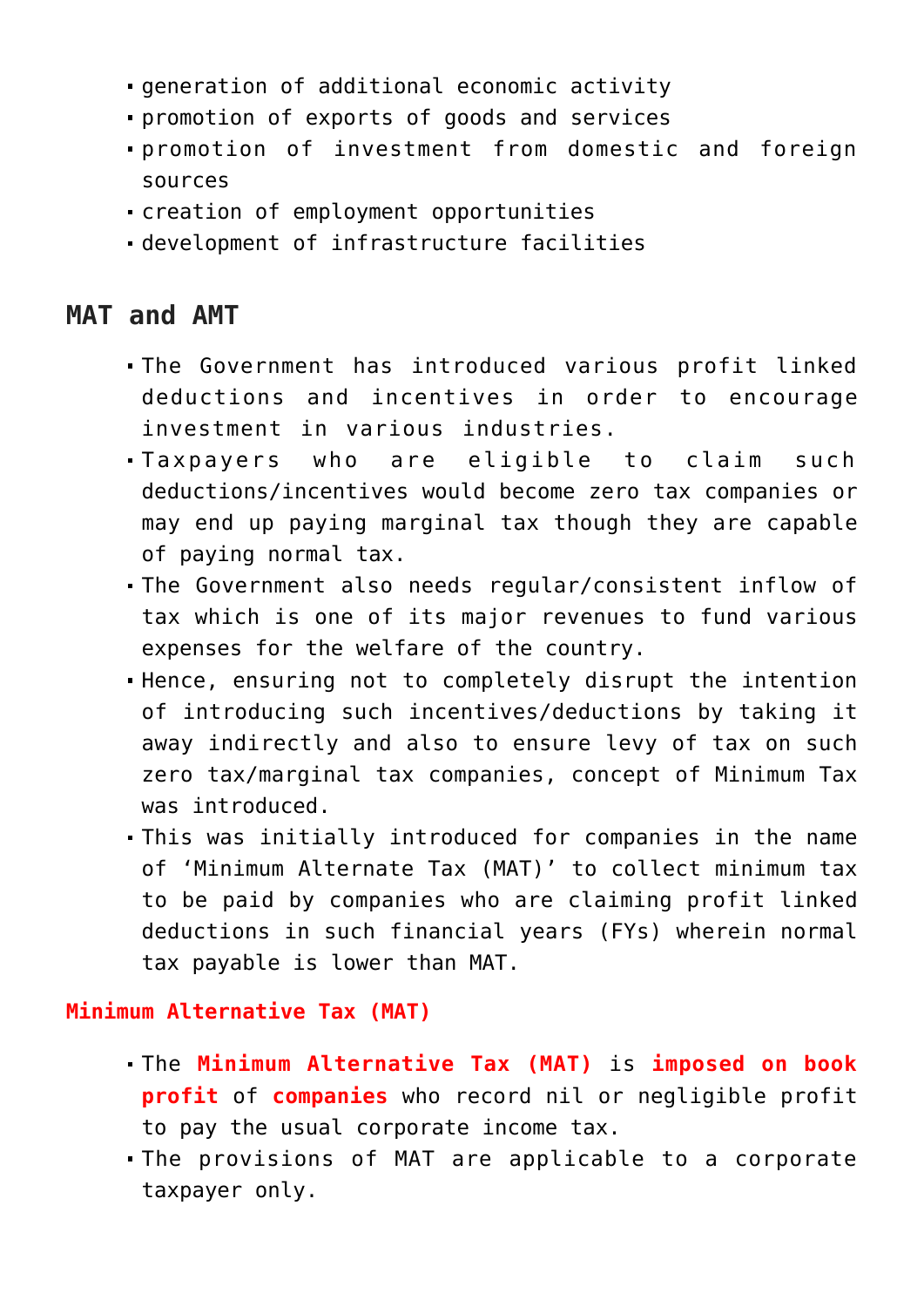- Under the original scheme, businesses in SEZs were exempted from the minimum alternate tax (MAT) on book profits and developers were exempted from payment of the dividend distribution tax (DDT).
- From 2011-12, MAT exemptions for SEZ units and developers were withdrawn and DDT exemptions for developers were terminated.
- Now, SEZ units should pay the Minimum Alternative Tax (MAT). Currently MAT is levied at 18.5% on the book profit of firms, with the effective rate over 21%, factoring in surcharges and cess.
- Exemption from Dividend Distribution Tax (DDT) under Section 115O of the Income Tax Act was also withdrawn from 1.6.2011)

#### *Alternate Minimum Tax (AMT)*

- The provisions relating to AMT are applicable to **noncorporate taxpayers** in a modified pattern in the form of Alternate Minimum Tax, i.e., AMT.
- AMT applies to a person (and not a company)
- AMT is a minimum tax that is a leviable alternative to normal tax.
- Current Rate of AMT is 18.5% (plus applicable surcharge and cess).
- AMT is a tax levied on 'adjusted total income' in a FY wherein tax on normal income is lower than AMT on Adjusted total income.

## **Success and Failures of SEZ:**

#### *Following are some of the success stories of SEZ:*

- Nokia Special Economic Zone (Telecom Equipment SEZ)
- Mahindra City SEZ (Apparel and fashion accessories; IT/Hardware; Auto-ancillary)
- Apache SEZ Development India Private Limited (Footwear SEZ)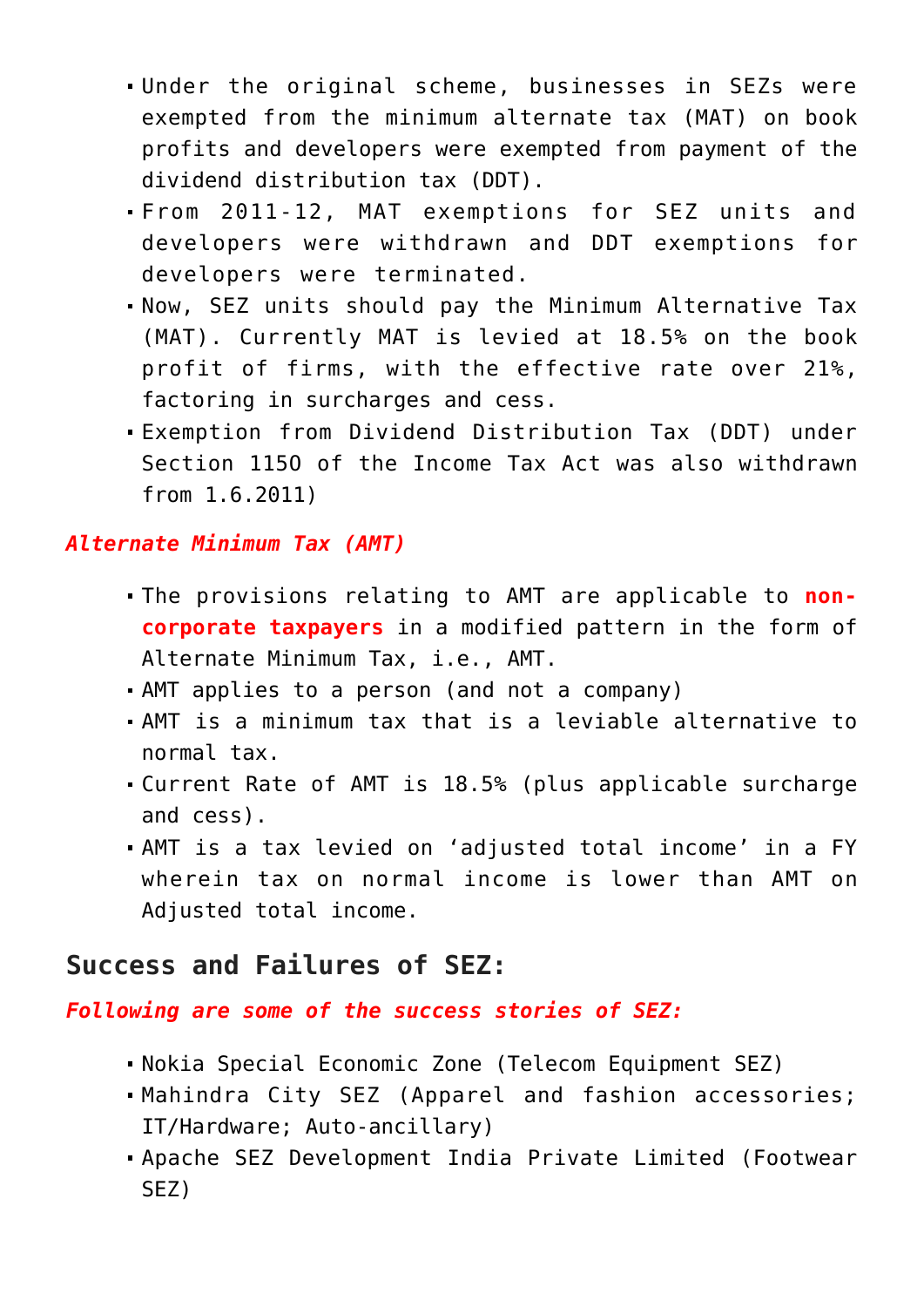Reliance Jamnagar Infrastructure Limited (Multi-product SEZ)

## *Reasons for failure of SEZ in India:*

- The unpredictability of the tax regime in India
	- predictability in taxation policies is essential for making the environment conducive for investment, whether foreign or domestic.
	- The withdrawal of direct tax benefits has been a setback for the SEZ programme and has affected its future prospects
- Effect of FTAs
	- India has signed a number of free trade agreements (FTAs), with countries such as Sri Lanka, Japan and the Association of Southeast Asian Nations (Asean), under which import duties have been slashed to zero for several product lines.
	- This impacts local sales of SEZ units, which are taxed at higher rates.
- Lack of complementary infrastructure
	- A major reason for the success of SEZs in China was the creation of complementary infrastructure, power, roads and ports; these are lacking in India.
	- Location, infrastructure, logistics and professional zone management are four key factors determining success of SEZs.
	- The SEZs have to be connected with ports and airports with world-class roads and rail; ports and airports, too, have to be world-class, with Customs authorities adopting international best practices in trade facilitation.
	- This is not the case at present.
- Improper Site Selection
	- Failure of local Indian politicians to select SEZ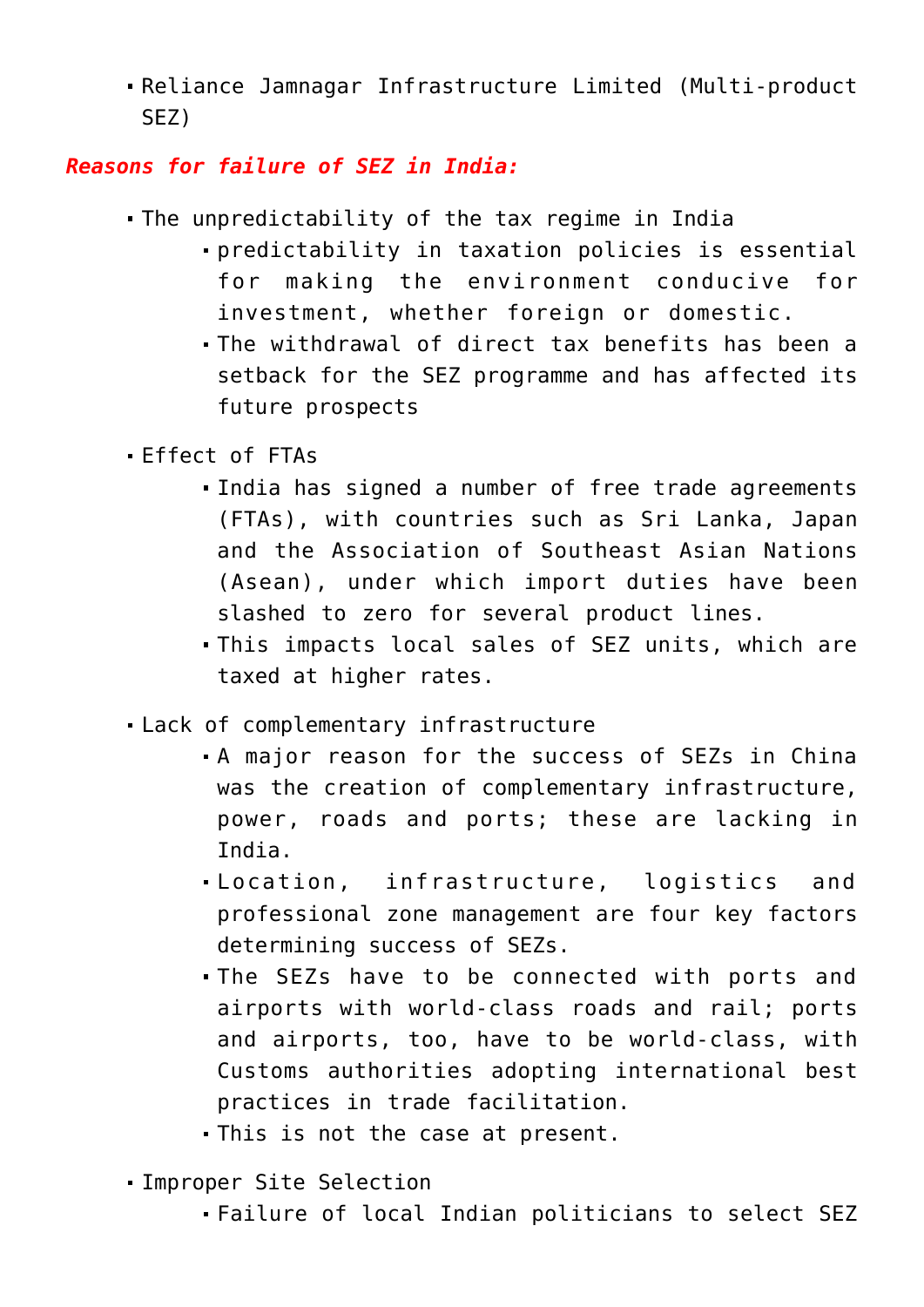sites that offer maximum development potential is seen as another reason

- Site selection for SEZs has been quided by selfserving agendas rather than considerations of growth and development.
- Local politicians often influence bureaucrats at state-owned industrial development corporations to secure land for personal gains.
- As such, sites for SEZs are selected based on real estate speculation rather than the economic potential of a region.

SEZs have taken a severe beating due to disruptions caused by the pandemic. Export from SEZ units fell by more than 50 per cent while more than a third of the orders placed have been cancelled in April 2020 due to the pandemic, as per an internal survey carried out by the EPCES.

SEZs have attracted investments worth ₹5,32,631 crore so far and have provided direct employment to over 21 lakh. Exports from SEZs increased from ₹22,840 crore in 2005-06 to ₹7,01,179 crore in 2018-19

# **Current status of SEZs in India:**

- There were 7 Central Government Special Economic Zones (SEZs) and 12 State/Private Sector SEZs prior to the enactment of the SEZs Act, 2005.
- In addition to that 416 proposals for setting up of SEZs in the country have been accorded formal approvals.
- Presently, 351 SEZs are notified, out of which 232 SEZs are operational.

**Mould your thought:** What are Special Economic Zones? Evaluate the performance of SEZ in India?

*Approach to the answer:*